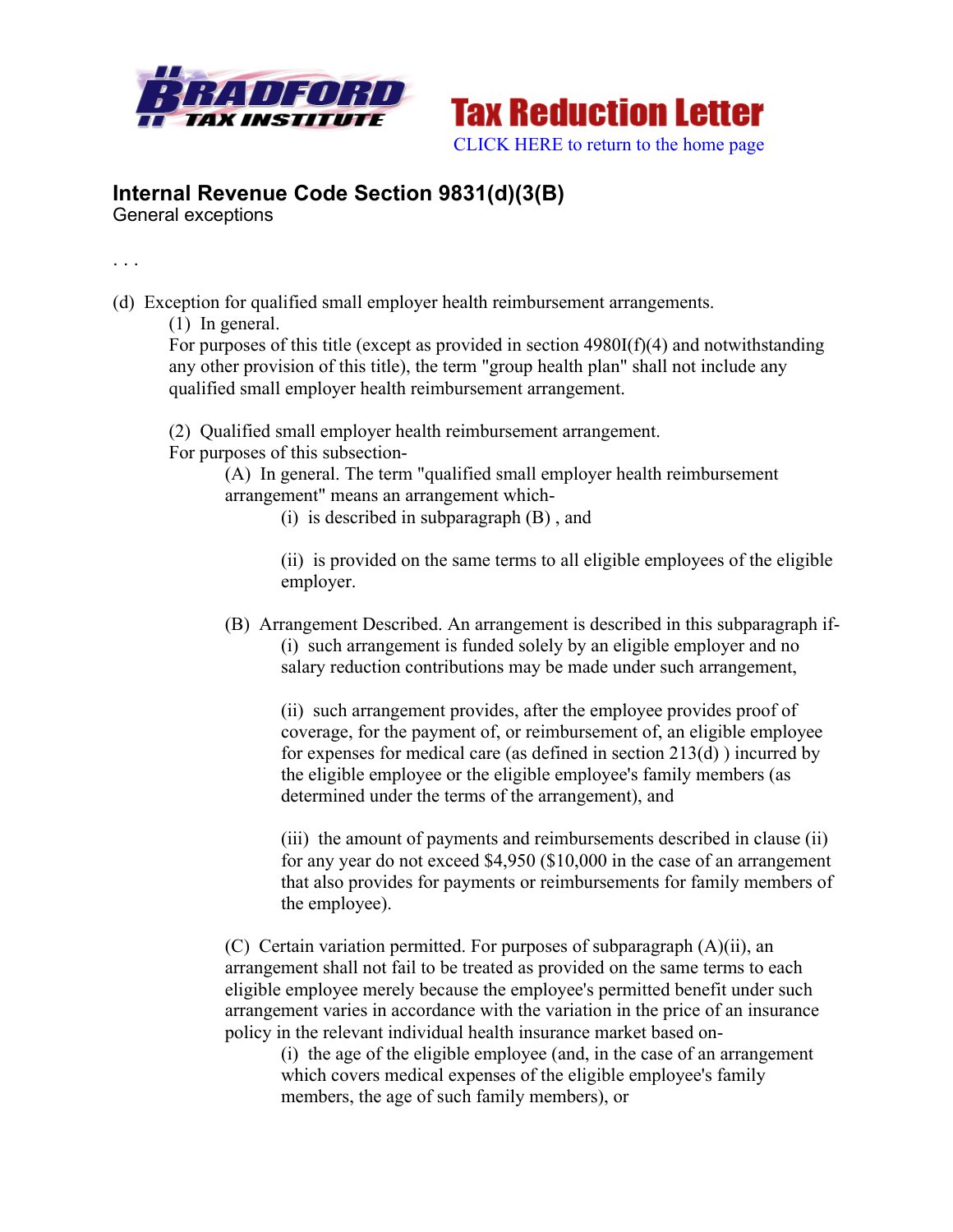(ii) the number of family members of the eligible employee the medical expenses of which are covered under such arrangement. The variation permitted under the preceding sentence shall be determined by reference to the same insurance policy with respect to all eligible employees.

## (D) Rules relating to maximum dollar limitation.

(i) Amount prorated in certain cases. In the case of an individual who is not covered by an arrangement for the entire year, the limitation under subparagraph (B)(iii) for such year shall be an amount which bears the same ratio to the amount which would (but for this clause) be in effect for such individual for such year under subparagraph (B)(iii) as the number of months for which such individual is covered by the arrangement for such year bears to 12.

(ii) Inflation adjustment.-In the case of any year beginning after 2016, each of the dollar amounts in subparagraph (B)(iii) shall be increased by an amount equal to-

(I) such dollar amount, multiplied by

(II) the cost-of-living adjustment determined under section  $1(f)(3)$ for the calendar year in which the taxable year begins, determined by substituting "calendar year 2015" for "calendar year 1992" in subparagraph (B) thereof.

If any dollar amount increased under the preceding sentence is not a multiple of \$50, such dollar amount shall be rounded to the next lowest multiple of \$50.

(3) Other definitions.

For purposes of this subsection-

(A) Eligible employee. The term "eligible employee" means any employee of an eligible employer, except that the terms of the arrangement may exclude from consideration employees described in any clause of section 105(h)(3)(B) (applied by substituting "90 days" for "3 years" in clause (i) thereof).

- (B) Eligible employer. The term "eligible employer" means an employer that- (i) is not an applicable large employer as defined in section  $4980H(c)(2)$ , and
	- (ii) does not offer a group health plan to any of its employees.

(C) Permitted benefit. The term "permitted benefit" means, with respect to any eligible employee, the maximum dollar amount of payments and reimbursements which may be made under the terms of the qualified small employer health reimbursement arrangement for the year with respect to such employee.